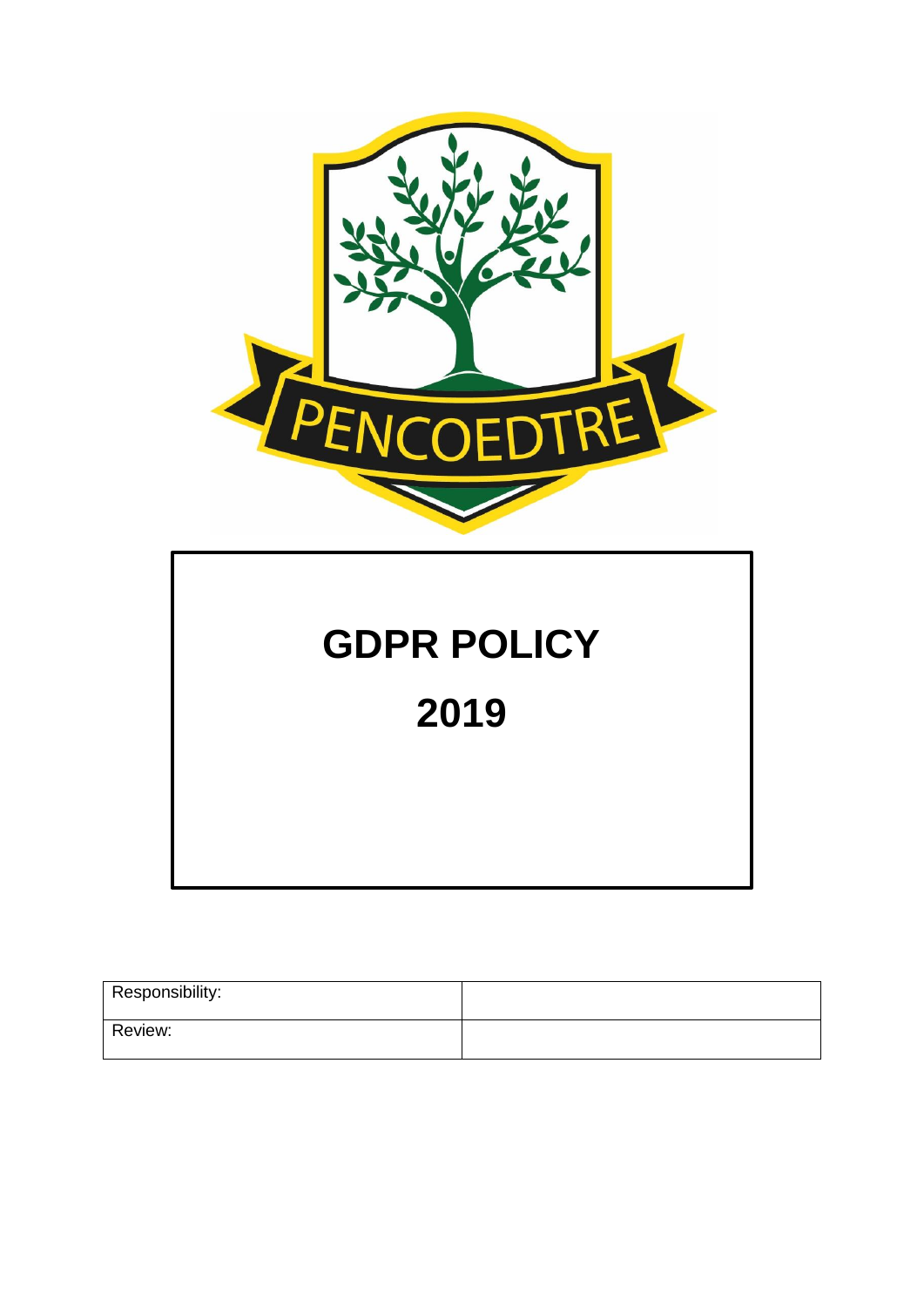## **Index**

|     |                                                  | Page           |
|-----|--------------------------------------------------|----------------|
| 1.  | <b>Policy Statement</b>                          | 2              |
| 2.  | <b>Governance and Accountability</b>             | $\overline{2}$ |
| 3.  | <b>Definitions</b>                               | 3              |
| 4.  | <b>Data Protection Principles</b>                | 3              |
| 5.  | <b>Legal Basis for Processing</b>                | 4              |
| 6.  | <b>Privacy notices</b>                           | 5              |
| 7.  | <b>Individual Rights</b>                         | 5              |
| 8.  | <b>Exemptions to the Right of Subject Access</b> | 5              |
| 9.  | <b>Information Society Services to Children</b>  | 6              |
| 10. | <b>Right to Rectification and Erasure</b>        | 6              |
| 11. | <b>Records Management</b>                        | $\overline{7}$ |
| 12. | <b>Security</b>                                  | $\overline{7}$ |
| 13. | <b>Contracts and Data Sharing</b>                | 8              |
| 14. | <b>Data Protection Impact Assessments</b>        | 8              |
| 15. | <b>Data Breaches</b>                             | 9              |
| 16. | <b>Compliance Status</b>                         | 9              |
| 17. | <b>Policy Revision</b>                           | 9              |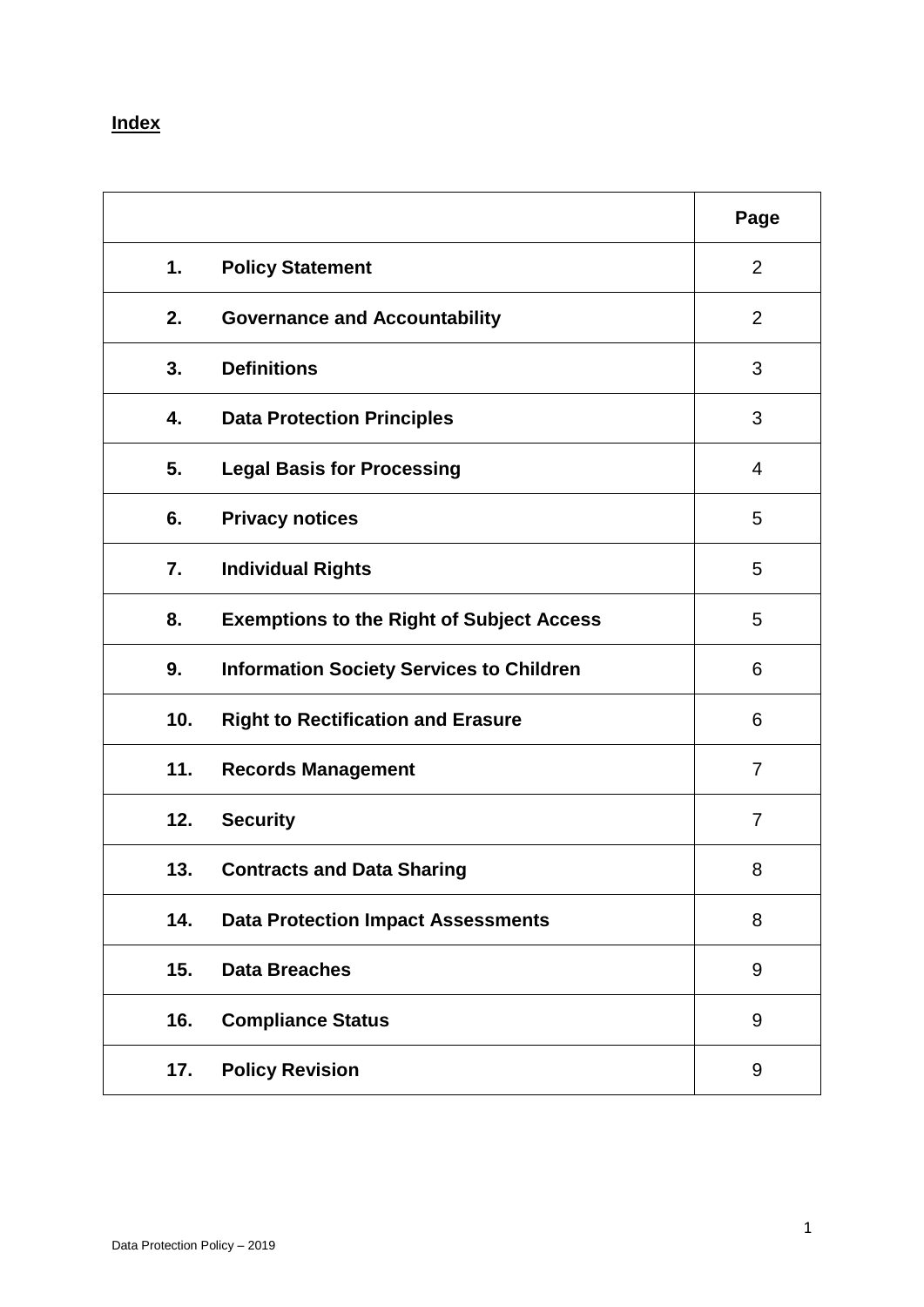## **DATA PROTECTION POLICY**

#### **1. Policy Statement**

This policy outlines how this School will comply with its responsibilities under the General Data Protection Regulations. Accordingly it is not intended as a training document, for further details in respect of the GDPR reference should be made to the Information Commissioner's Office "Guide to the General Data Protection Regulation (GDPR)." [https://ico.org.uk/for-organisations/guide-to-the-general-data](https://ico.org.uk/for-organisations/guide-to-the-general-data-protection-regulation-gdpr/)[protection-regulation-gdpr/](https://ico.org.uk/for-organisations/guide-to-the-general-data-protection-regulation-gdpr/)

Further it should be noted that at the time of writing the Government has introduced a Data Protection Bill, which is currently progressing through Parliament. Accordingly this policy will need to be reviewed once that Bill has been finalised.

This policy is supplemental to any other school policies in respect of information management.

The School needs to collect and use certain types of personal information in order for it to provide education and other associated functions. This includes information on current, past and prospective to pupils, parents, staff, contractors, partners and others who come into contact with the School. This personal information must be dealt with properly no matter how it is collected, recorded and used – whether on paper, by computer or recorded on other material.

#### **2. Governance and Accountability**

All staff have responsibilities for ensuring the security and safekeeping of the personal information held. Appropriate training will be provided to all staff processing personal data, who are required to complete the training.

Day to day responsibility for ensuring the implementation of this policy will operate under the auspices of the Senior Leadership Team, which in turn will be supported by the Governing Body. Practical guidance in relation to implementation is contained within the ICO guide referenced above.

Overall responsibility for data protection has been delegated to the (enter job title of the DPO at your School) who is the School's Data Protection Officer and will report to the Governing Body.

A record of internal processing activities will be maintained. Clear, comprehensive and transparent privacy policies and procedures will be maintained.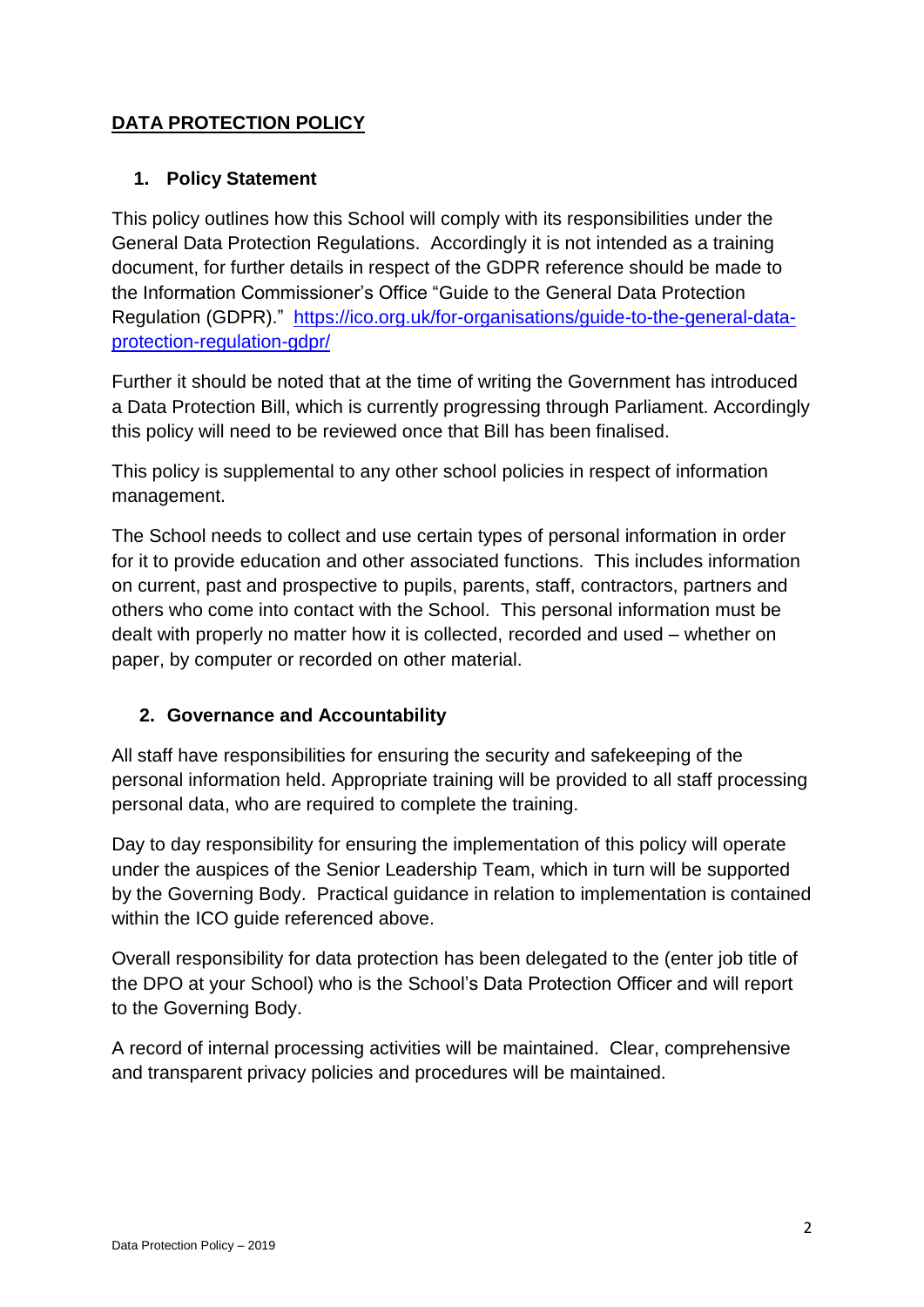## **3. Definitions**

*'Personal Data' –* any information relating to an identifiable person who can be directly or indirectly identified in particular by reference to an identifier.

This definition provides for a wide range of personal identifiers to constitute personal data, including name, identification number, location data or online identifier, reflecting changes in technology and the way organisations collect information about people.

*'Special categories of personal data'* – Article 9 of the GDPR refers to sensitive personal data as "special categories of personal data". Personal data revealing racial or ethnic origin, political opinions, religious or philosophical beliefs, or trade union membership, and the processing of genetic data, biometric data for the purpose of uniquely identifying a natural person, data concerning health, education outcomes or data concerning a natural person's sex life or sexual orientation.

*'Processing' –* Obtaining, recording or holding data.

*'Data subject' –* The person whose personal data is held or processed.

*'Data controller' –* A person or organisation that determines the purposes for which, and the manner in which, personal data is processed.

*'Data processor' –* A person, other than an employee of the data controller, who processes the data on behalf of the data controller.

#### 4. **Data Protection Principles**

The School regards the lawful and proper treatment of personal information as being fundamental to the effective delivery of its objectives and is key to the maintenance of confidence between the School and its pupils, staff and parents.

Under the GDPR, the data protection principles set out the main responsibilities for organisations.

Article 5 of the GDPR requires that personal data shall be:

"a) processed lawfully, fairly and in a transparent manner in relation to individuals;

b) collected for specified, explicit and legitimate purposes and not further processed in a manner that is incompatible with those purposes; further processing for archiving purposes in the public interest, scientific or historical research purposes or statistical purposes shall not be considered to be incompatible with the initial purposes;

c) adequate, relevant and limited to what is necessary in relation to the purposes for which they are processed;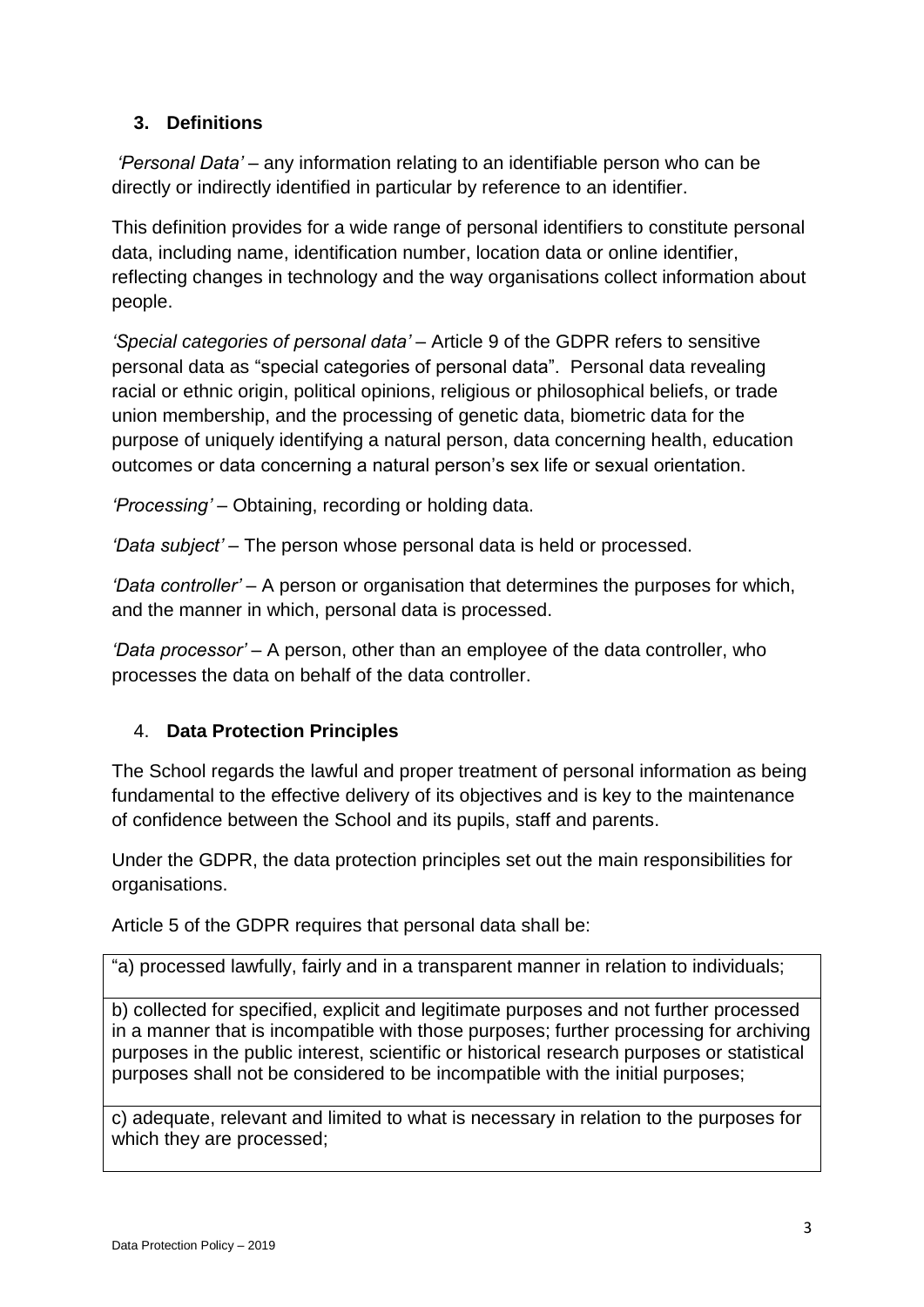d) accurate and, where necessary, kept up to date; every reasonable step must be taken to ensure that personal data that are inaccurate, having regard to the purposes for which they are processed, are erased or rectified without delay;

e) kept in a form which permits identification of data subjects for no longer than is necessary for the purposes for which the personal data are processed; personal data may be stored for longer periods insofar as the personal data will be processed solely for archiving purposes in the public interest, scientific or historical research purposes or statistical purposes subject to implementation of the appropriate technical and organisational measures required by the GDPR in order to safeguard the rights and freedoms of individuals; and

f) processed in a manner that ensures appropriate security of the personal data, including protection against unauthorised or unlawful processing and against accidental loss, destruction or damage, using appropriate technical or organisational measures."

Article 5(2) requires that:

The controller shall be responsible for, and be able to demonstrate, compliance with the principles.

The School will process all personal information to help support the delivery of education in accordance with its aims, responsibilities and obligations. All personal data will be processed in accordance with the principles.

#### **5 Legal basis for Processing**

Personal information will only be processed where there is a lawful basis for doing so. Under the GDPR there are six available lawful bases for processing. Which basis is most appropriate to use will depend on the purpose and relationship with the individual.

The lawful bases for processing are set out in Article 6 of the GDPR and in the forthcoming Data Protection Act. The School will ensure that at least one of these will apply whenever the school processes personal data.

In order to lawfully process sensitive data called special personal data in the GDPR, the School must identify both a lawful basis under Article 6 and a separate condition for processing special category data under Article 9. These do not have to be linked.

Further details in relation to this are at the attached link.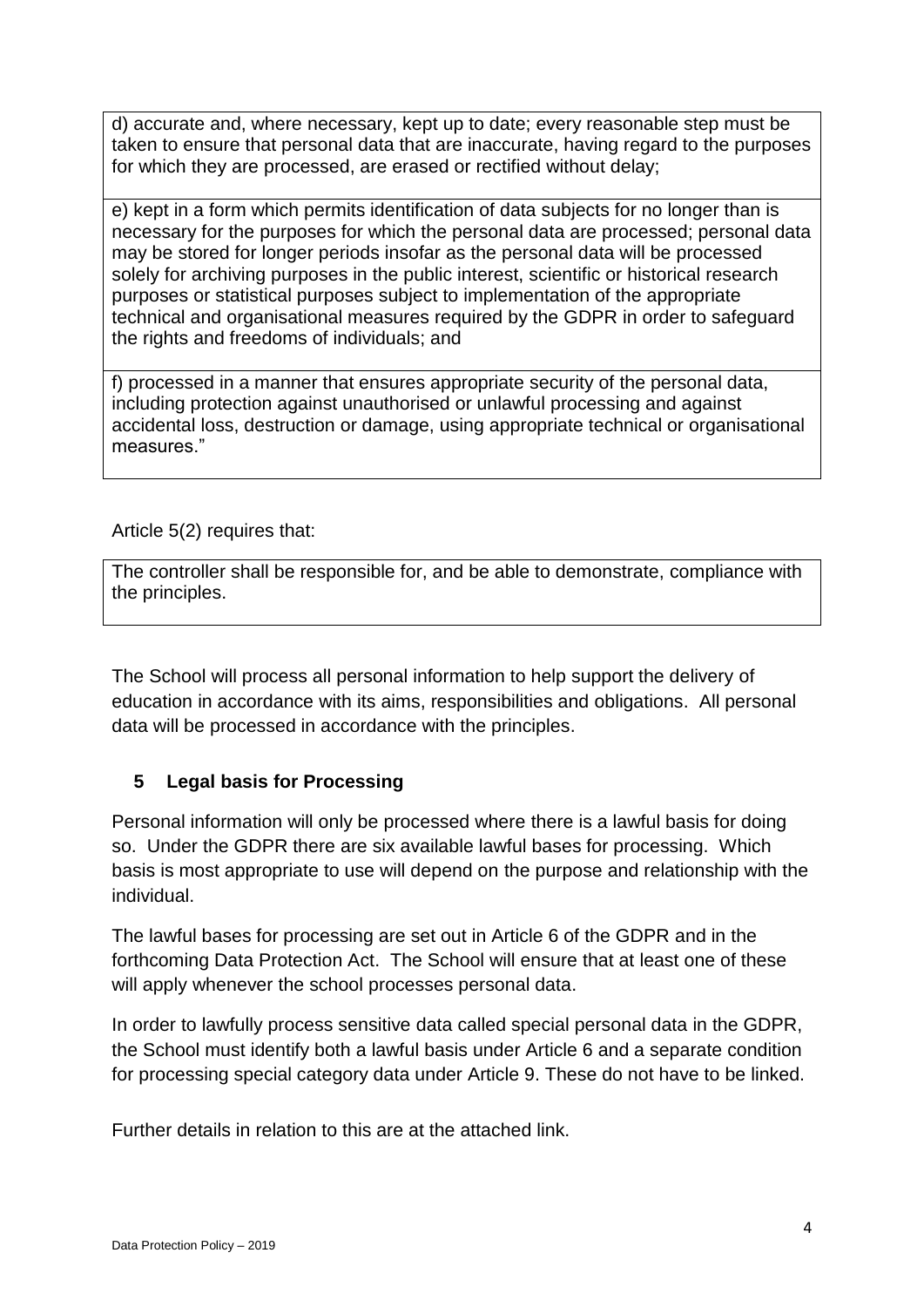[https://ico.org.uk/for-organisations/guide-to-the-general-data-protection-regulation](https://ico.org.uk/for-organisations/guide-to-the-general-data-protection-regulation-gdpr/lawful-basis-for-processing/)[gdpr/lawful-basis-for-processing/](https://ico.org.uk/for-organisations/guide-to-the-general-data-protection-regulation-gdpr/lawful-basis-for-processing/)

## **6. Privacy Notices**

The School will, at the point of collection, unless an appropriate exemption applies, inform individuals of the specific purpose or purposes for which the School will use their personal information. To ensure the information required by Article 13 is communicated to the individual.

## **7. Individual Rights.**

The School regards individuals' rights as fundamental and therefore endorses the enhancement of individual data rights as set out in the legislation. All requests for personal information will be dealt with in accordance with the individual's statutory rights. Queries regarding the School's processing of personal data will be dealt with promptly and courteously.

The GDPR provides the following rights for individuals:

- 1. The right to be informed (Privacy notices).
- 2. The right of access
- 3. The right to rectification
- 4. The right to erase
- 5. The right to restrict processing
- 6. The right to data portability
- 7. The right to object
- 8. Rights in relation to automated decision-making and profiling.

#### **8. Exemptions – to the Right of Access**

The proposed Data Protection Bill introduces exemptions to the Right of access as follows, the right to obtain personal information (subject access) is exempted in respect of Education Data if its release would be likely to cause serious harm to the physical or mental health of the data subject or another individual.

The right of access does not apply to child abuse data to the extent that the application of the provision would not be in the best interests of the data subject. Child abuse data includes physical injury (other than accidental injury) to, and physical and emotional neglect, ill-treatment and sexual abuse of an individual aged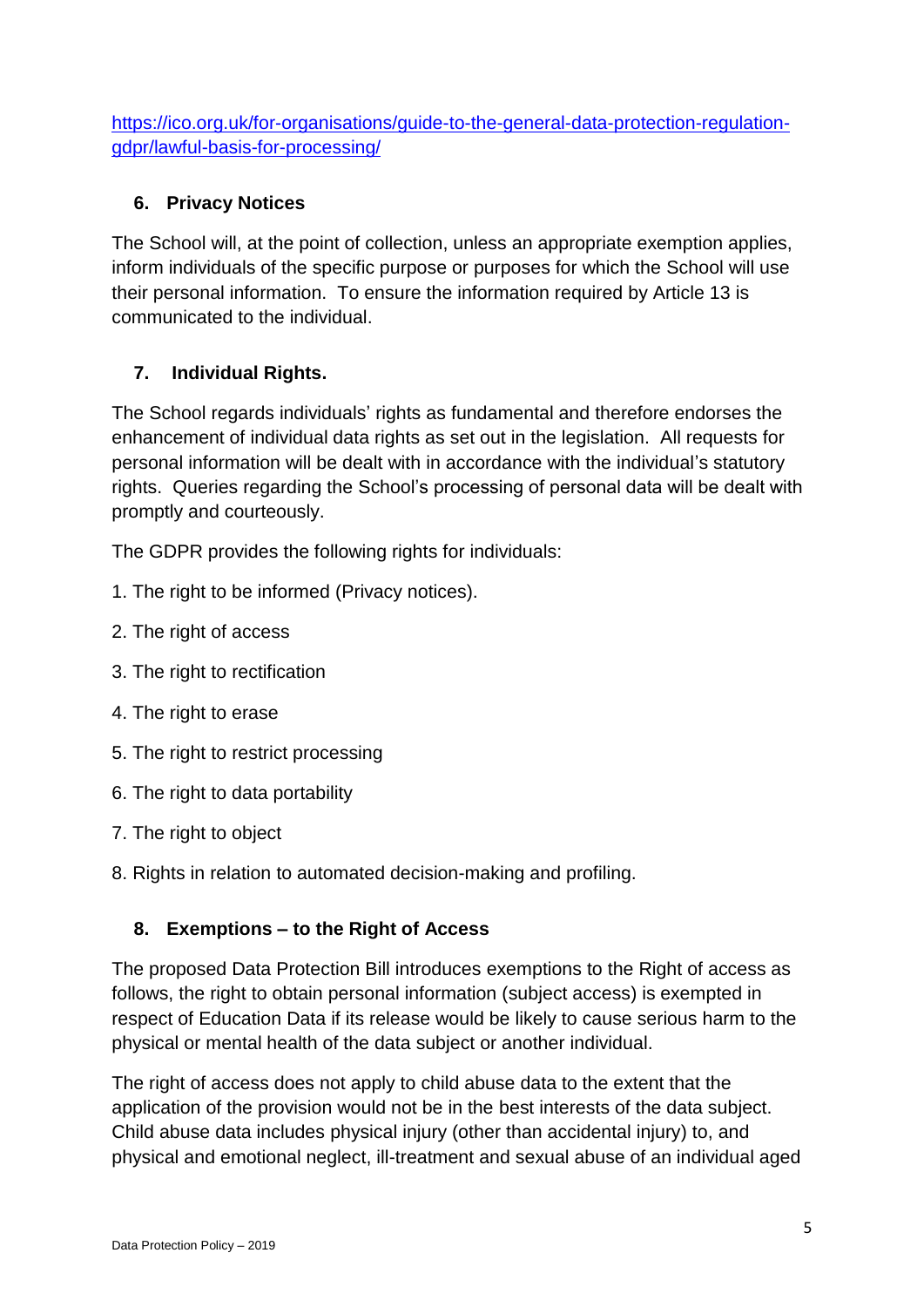under 18. It consists of data whether they have been subject to or may be at risk of Child abuse.

The right of subject access is exempted in respect of statements of special educational needs where disclosure is prohibited or restricted under the law governing special educational needs and disability. Equally the right is exempted where prohibited or restricted under the Adoption and Children Act 2002 and the Human Fertilisation and Embryology Act 2008.

Further details on individual rights are contained within the attached link:

[https://ico.org.uk/for-organisations/guide-to-the-general-data-protection-regulation](https://ico.org.uk/for-organisations/guide-to-the-general-data-protection-regulation-gdpr/individual-rights/)[gdpr/individual-rights/](https://ico.org.uk/for-organisations/guide-to-the-general-data-protection-regulation-gdpr/individual-rights/)

## **9. Information Society Services to Children**

The GDPR contains new provisions intended to enhance the protection of children's personal data. Where services are offered directly to a child, the School must ensure that the privacy notice is written in a clear, plain way a child understands. Consent of the child will only be lawful if the Child is at least 13 years of age. Where the child is below this age consent has to be given by the holder of parental responsibility for the child.

## **[https://ico.org.uk/for-organisations/guide-to-the-general-data-protection](https://ico.org.uk/for-organisations/guide-to-the-general-data-protection-regulation-gdpr/applications/children/)[regulation-gdpr/applications/children/](https://ico.org.uk/for-organisations/guide-to-the-general-data-protection-regulation-gdpr/applications/children/)**

## **10. Right to Rectification and Erasure**

The GDPR gives individuals the right to have personal data rectified if it is inaccurate or incomplete. The School will make it easy for individuals to access and correct their personal information. Where a request for rectification is received, the statutory time limit is one month. This can be extended by two months where the request for rectification is complex.

The right to erasure is also known as "the right to be forgotten" and enables an individual to request the deletion or removal of personal data where there is no compelling reason for its continued processing. There are some specific circumstances where the right to erasure does not apply, for example where safeguarding and social services legislation prevents this.

[https://ico.org.uk/for-organisations/guide-to-the-general-data-protection-regulation](https://ico.org.uk/for-organisations/guide-to-the-general-data-protection-regulation-gdpr/individual-rights/right-to-rectification/)[gdpr/individual-rights/right-to-rectification/](https://ico.org.uk/for-organisations/guide-to-the-general-data-protection-regulation-gdpr/individual-rights/right-to-rectification/)

[https://ico.org.uk/for-organisations/guide-to-the-general-data-protection-regulation](https://ico.org.uk/for-organisations/guide-to-the-general-data-protection-regulation-gdpr/individual-rights/right-to-erasure/)[gdpr/individual-rights/right-to-erasure/](https://ico.org.uk/for-organisations/guide-to-the-general-data-protection-regulation-gdpr/individual-rights/right-to-erasure/)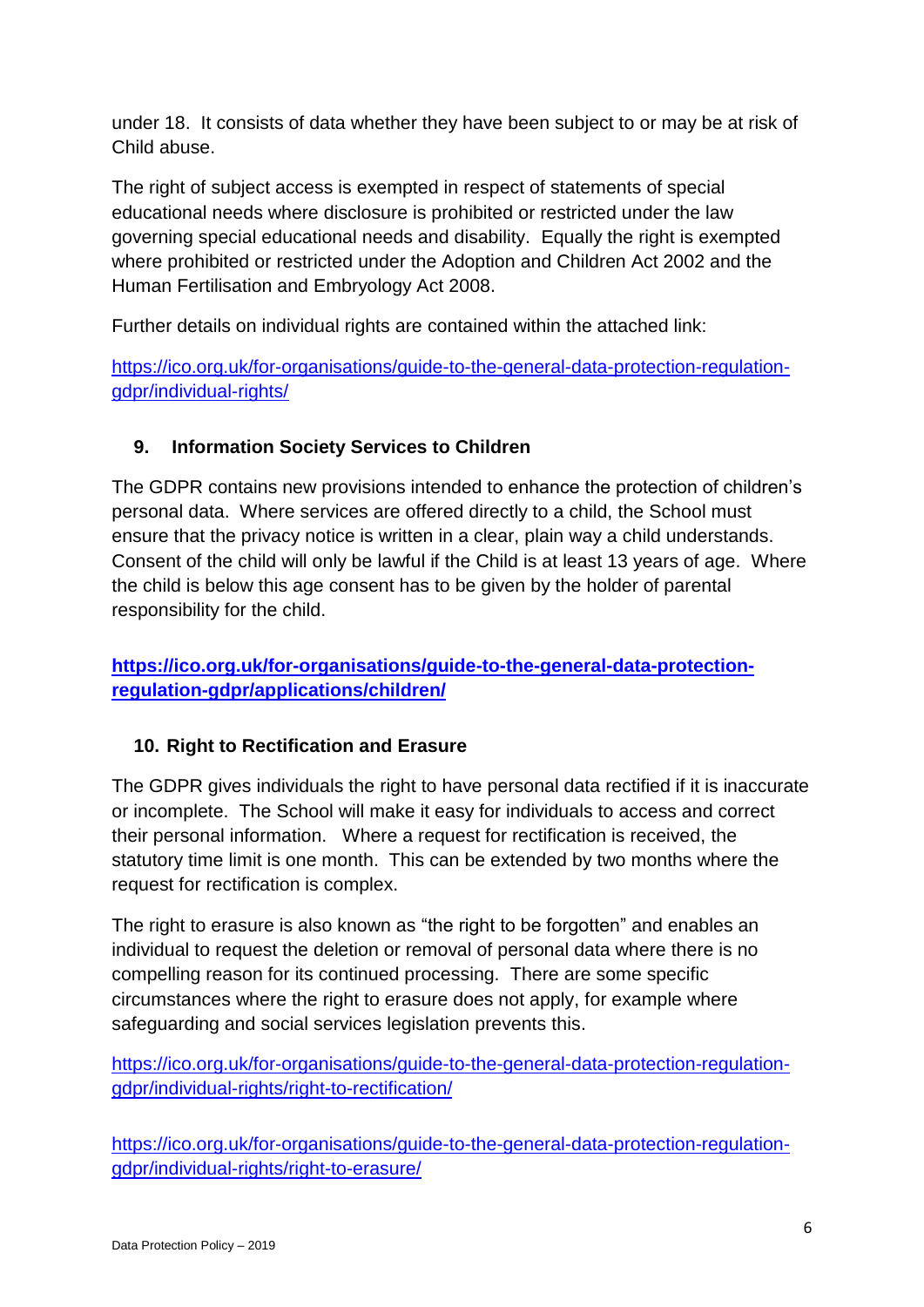#### **11. Records Management**

Personal information will be held for no longer than is necessary. Appropriate Records Management procedures or policies will comply with this principle.

#### **12. Security**

The GDPR requires personal data to be processed in a manner that ensures its security. This includes protection against unauthorised or unlawful processing and against accidental loss, destruction or damage.

Appropriate technical and organisational measures will be taken to ensure the security of such data and including:

The pseudonymisation and encryption of personal data;

The ability to ensure the ongoing confidentiality, integrity, availability and resilience of processing systems and services;

The ability to restore the availability and access to personal data in a timely manner in the event of a physical or technical incident;

The regular testing, assessing and evaluating of the effectiveness of technical and organisational measures for ensuring the security of the processing.

Access to personal information will be strictly controlled through the use of password and encryption facilities. Access to systems will be restricted to those users that need it to undertake their duties, access rights will be reviewed on a regular basis. Security measures will be implemented to ensure that personal information is not automatically made widely available.

All staff are made aware of the following requirements.

- Paper-based records and portable electronic devices, such as laptops and hard drives that contain personal information are kept in a secure location when not in use
- Papers containing confidential personal information should not be left on office and classroom desks, on staffroom tables or pinned to noticeboards where there is general access
- Passwords that are at least 8 characters long containing letters and numbers are used to access school computers, laptops and other electronic devices. Staff and pupils are reminded to change their passwords at regular intervals. All School laptops have passwords changed regularly.
- Encryption software is used to protect all portable devices and removable media, such as laptops and USB devices if they contain sensitive data.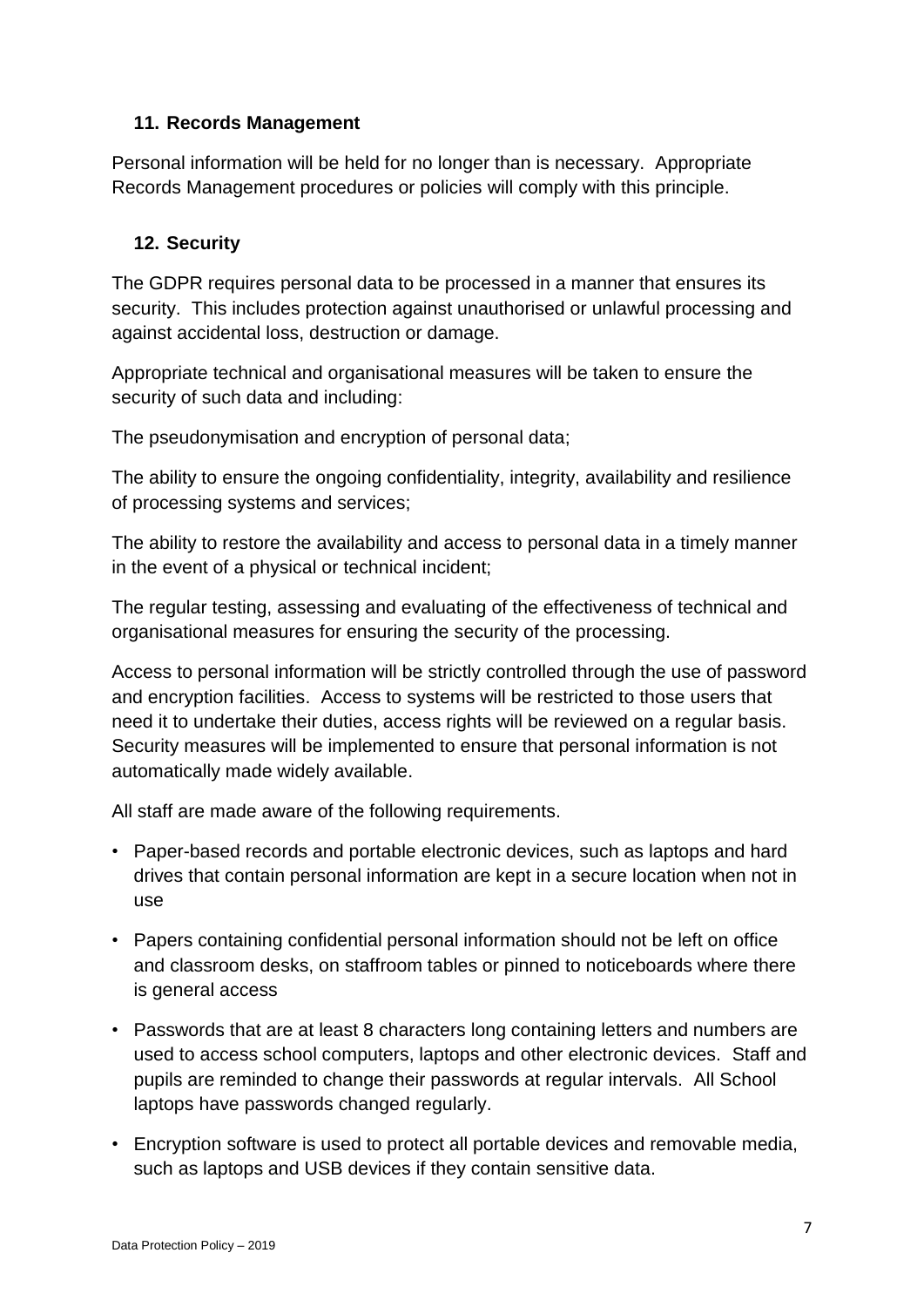• Personal information that is no longer needed, or has become inaccurate or out of date, is disposed of securely. For example, we will cross-shred or incinerate paper-based records.

[https://ico.org.uk/for-organisations/guide-to-the-general-data-protection-regulation](https://ico.org.uk/for-organisations/guide-to-the-general-data-protection-regulation-gdpr/security/)[gdpr/security/](https://ico.org.uk/for-organisations/guide-to-the-general-data-protection-regulation-gdpr/security/)

## **13. Contracts / Data Sharing**

When third parties handle data on behalf of the School such as contractors, agents, partners, consultants, etc. there will be a written agreement between the School and the third party confirming that they have appropriate technical and organisational security measures in place to safeguard the personal data and such third parties will only act on the instructions of the School. The School will comply with the further requirements, for third party processing as set out in Article 28 of the GDPR. The School must only appoint contractors who can provide "sufficient guarantees" that the requirements of the GDPR will be met and the rights of individuals are protected.

In sharing personal data the School will follow the Information Commissioner's Guidance in respect of data sharing or the Wales Accord on Sharing of Personal Information.

[https://ico.org.uk/for-organisations/guide-to-the-general-data-protection-regulation](https://ico.org.uk/for-organisations/guide-to-the-general-data-protection-regulation-gdpr/accountability-and-governance/contracts/)[gdpr/accountability-and-governance/contracts/](https://ico.org.uk/for-organisations/guide-to-the-general-data-protection-regulation-gdpr/accountability-and-governance/contracts/)

#### **14. Data Protection Impact Assessment (DPIA) new systems.**

Data protection impact assessments are a tool which can help identify the most effective way to comply with data protection obligations and meet individuals' expectations of privacy. An effective DPIA will allow the School to identify and fix problems at an early stage, reducing the associated costs and damage to reputation, which might otherwise occur.

School representatives must carry out a DPIA when:

- using new technologies; and
- the processing is likely to result in a high risk to the rights and freedoms of individuals.

[https://ico.org.uk/for-organisations/guide-to-the-general-data-protection-regulation](https://ico.org.uk/for-organisations/guide-to-the-general-data-protection-regulation-gdpr/accountability-and-governance/data-protection-impact-assessments/)[gdpr/accountability-and-governance/data-protection-impact-assessments/](https://ico.org.uk/for-organisations/guide-to-the-general-data-protection-regulation-gdpr/accountability-and-governance/data-protection-impact-assessments/)